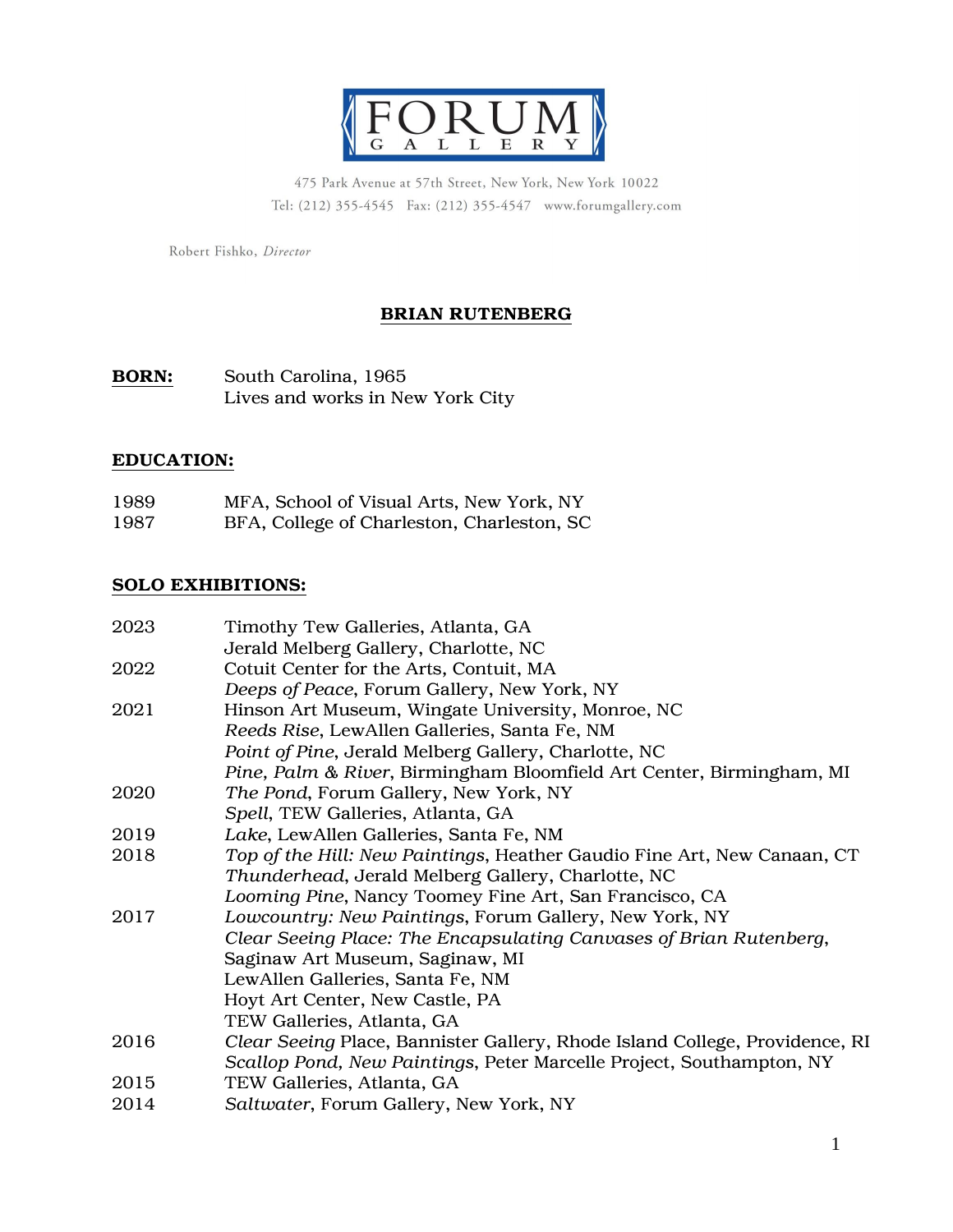|      | Paintings by Brian Rutenberg, Cotuit Center for the Arts, Cotuit, MA            |
|------|---------------------------------------------------------------------------------|
| 2012 | River, Jerald Melberg Gallery, Charlotte, NC                                    |
|      | Toomey-Tourell Gallery, San Francisco, CA                                       |
| 2011 | TEW Galleries, Atlanta, GA                                                      |
|      | Brian Rutenberg: Paintings and Drawings, Franklin G. Burroughs - Simeon         |
|      | B. Chapin Art Museum, Myrtle Beach, SC                                          |
|      | I Will Tell You A Place: Paintings by Brian Rutenberg, The Morris Museum        |
|      | of Art, Augusta, GA                                                             |
|      | Low Dense, Forum Gallery, New York, NY                                          |
| 2009 | Gibbes Museum of Art, Charleston, SC                                            |
|      | Jerald Melberg Gallery, Charlotte, NC                                           |
|      | TEW Galleries, Atlanta, GA                                                      |
| 2008 | Palmetto, Forum Gallery, New York, NY                                           |
|      | Toomey-Tourell Gallery, San Francisco, CA                                       |
| 2007 | Hickory Museum of Art, Hickory, NC                                              |
|      | Galerie Timothy Tew, Atlanta, GA                                                |
| 2006 | Toomey-Tourell Gallery, San Francisco, CA                                       |
|      | South Carolina State Museum, Columbia, SC                                       |
|      | Jerald Melberg Gallery, Charlotte, NC                                           |
|      | David Lusk Gallery, Memphis, TN                                                 |
| 2005 | Carolina, Forum Gallery, New York, NY                                           |
| 2004 | Cress Gallery of Art, University of Tennessee-Chattanooga, TN                   |
|      | Toomey-Tourell Gallery, San Francisco, CA                                       |
|      | Jerald Melberg Gallery, Charlotte, CA                                           |
| 2003 | John Raimondi Gallery, Vitale, Caturano & Co., Boston, MA                       |
|      | Recent Landscape Paintings, Jerald Melberg Gallery, Charlotte, NC               |
| 2002 | Algonquin, Forum Gallery, Los Angeles, CA                                       |
|      | Tippy-Stern Fine Art, Charleston, SC                                            |
|      | Artists to Artists, The Marie Walsh Sharpe Art Foundation,                      |
|      | Colorado Springs, CO                                                            |
| 2001 | A Ten Year Survey, Butler Institute of American Art, Warren, OH                 |
|      | Hidell-Brooks Gallery, Charlotte, NC                                            |
| 2000 | Temple Bar Gallery, Dublin, Ireland                                             |
|      | Tippy-Stern Fine Art, Charleston, SC                                            |
|      | Schmidt-Dean Gallery, Philadelphia, PA                                          |
|      | Toomey-Tourell Gallery, San Francisco, CA                                       |
| 1999 | Canadian Broadcasting Corporation Gallery, Toronto, Canada                      |
|      | A special exhibition sponsored by the Glenn Gould Foundation,                   |
|      | Hidell-Brooks Gallery, Charlotte, NC                                            |
| 1998 | Burroughs-Chapin Museum of Art, Myrtle Beach, SC                                |
|      | University of South Carolina-Beaufort, SC                                       |
|      | Fine Arts Center of Camden County, Camden, SC<br>Wells Gallery, Charleston, SC  |
| 1997 | Schmidt/Dean Gallery, Philadelphia, PA                                          |
| 1996 |                                                                                 |
|      | Cavin-Morris Gallery, New York, NY<br>Halsey Gallery, College of Charleston, SC |
|      | National Library of Canada, Glenn Gould Exhibition Website, Ottawa              |
| 1995 | Cavin-Morris Gallery, New York, NY                                              |
|      | Cameron Art Museum, Wilmington, NC                                              |
| 1994 | David Klein Gallery, Birmingham, MI                                             |
|      |                                                                                 |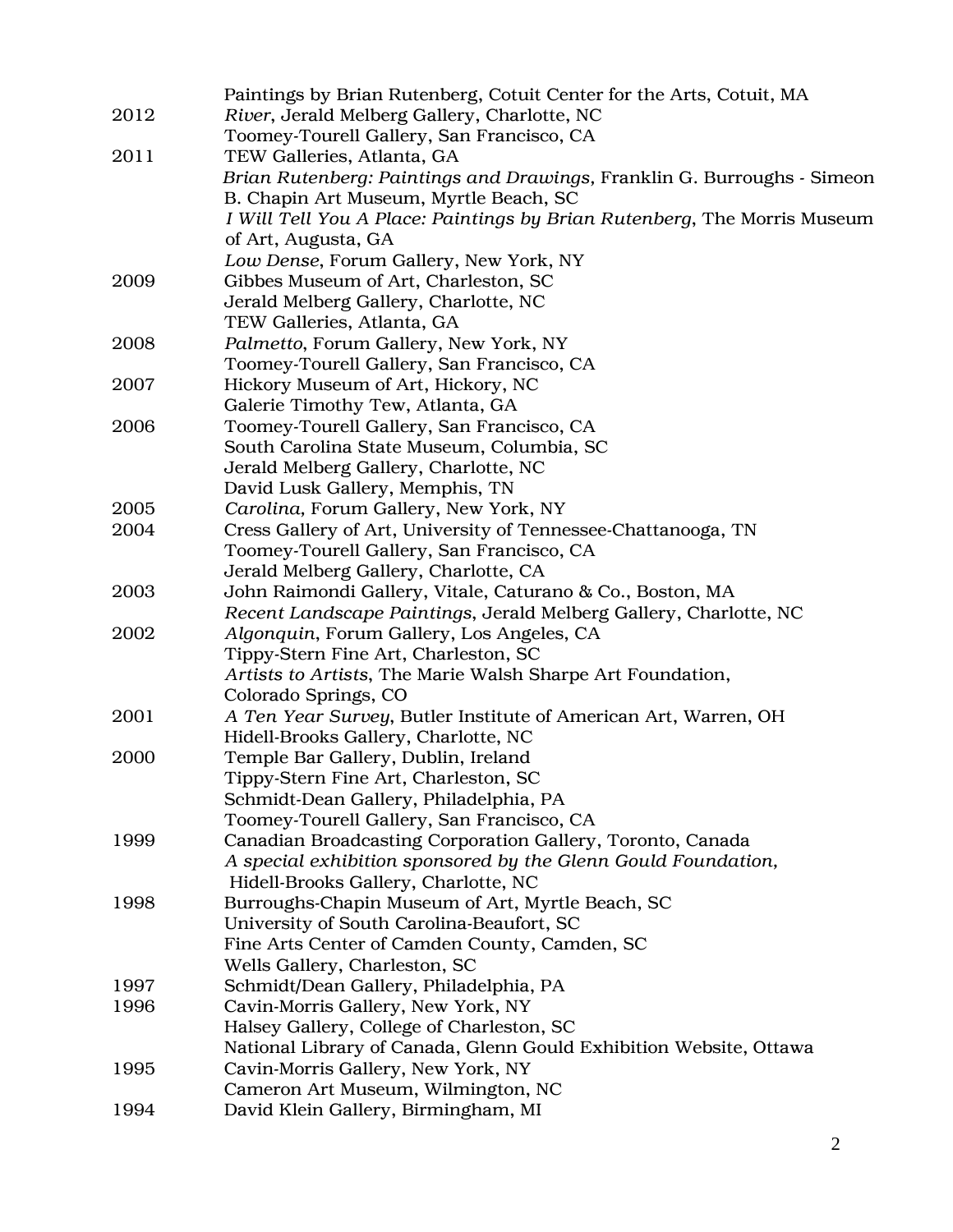|      | Fridholm Gallery, Asheville, NC                  |
|------|--------------------------------------------------|
| 1993 | Stephen Wirtz Gallery, San Francisco, CA         |
|      | Cavin-Morris Gallery, New York, NY               |
|      | Greenville County Museum of Art, Greenville, SC  |
|      | Fridholm Gallery, Asheville, NC                  |
| 1992 | Fridholm Gallery, Asheville, NC                  |
| 1989 | Francis Marion College Art Gallery, Florence, SC |
|      |                                                  |

## GROUP EXHIBITIONS:

| 2022    | Alice Ballard and Brian Rutenberg, Myrtle Beach Art Museum,<br>Myrtle Beach, SC                  |
|---------|--------------------------------------------------------------------------------------------------|
| 2021    | Drawing inspiration, Forum Gallery, New York, NY                                                 |
| 2020    | In Vivid Color: Pushing the Boundaries of Perception in Contemporary                             |
|         | Art, Mint Museum of Art, Charlotte, NC                                                           |
|         | First Impressions: New Works and New Acquisitions, Forum Gallery,<br>New York, NY                |
| 2019    | Person to Person, Forum Gallery, New York, NY                                                    |
|         | Bordering on Abstraction, Franklin G. Burroughs-Simeon B. Chapin Art<br>Museum, Myrtle Beach, SC |
|         | Linden Frederick & Seven Contemporary Guest Artists, Haynes Galleries,<br>Franklin, TN           |
|         | Natural History, Forum Gallery, New York, NY                                                     |
| 2018    | Long Island Painters, MM Fine Art Advisory & Appraisals, Southampton, NY                         |
| 2018    | Augusta Collects Southern Art, Morris Museum of Art, Augusta, GA                                 |
| 2017-18 | Artists by Artists: The Artist as Subject, Forum Gallery, New York, NY                           |
| 2017-18 | Eclipsing 50, Artists from the South Carolina Arts Commission Collection,                        |
|         | 1967-2017, South Carolina State Museum, Columbia, SC                                             |
|         | Favorite Things: A Holiday Exhibition, Forum Gallery, New York, NY                               |
| 2017    | Forum Gallery Celebrates 55 Years of Modern and Contemporary Art, Forum<br>Gallery, New York, NY |
|         | Greenville County Museum of Art, Greenville, SC                                                  |
| 2016    | 92 <sup>nd</sup> St. Y Art Center, New York, NY                                                  |
|         | American Views, Forum Gallery, New York, NY                                                      |
|         | 20/21 - VISIONARY ARTISTS OF THE 21ST CENTURY, Forum Gallery, New                                |
|         | York, NY                                                                                         |
| 2015    | Nature Unbound, Forum Gallery, New York, NY                                                      |
|         | Timothy Tew Gallery, Atlanta, GA                                                                 |
| 2014    | 46 <sup>th</sup> Collector's Show and Sale, Arkansas Arts Center, LittleRock, AR                 |
| 2013    | Singular Vision, Forum Gallery, New York, NY                                                     |
|         | W.O.P, Forum Gallery, New York, NY                                                               |
|         | 45 <sup>th</sup> Annual Collector's Show & Sale, Arkansas Art Center, Little Rock, AR            |
|         | Rebekah Jacob Gallery, Charleston, SC                                                            |
|         | Room with a View, Selections from the Permanent Collection, Burroughs-                           |
|         | Simeon B. Chapin Art Museum, Myrtle Beach, South Carolina                                        |
|         | Dark Eye Glances: Romantic Impulse in Landscape, Stedman Gallery at                              |
|         | Rutgers-Camden Center for the Arts, Camden, NJ                                                   |
| 2012    | Five Decades: Art and Artists of Forum Gallery: 1962-2012, Forum                                 |
|         | Gallery, New York, NY                                                                            |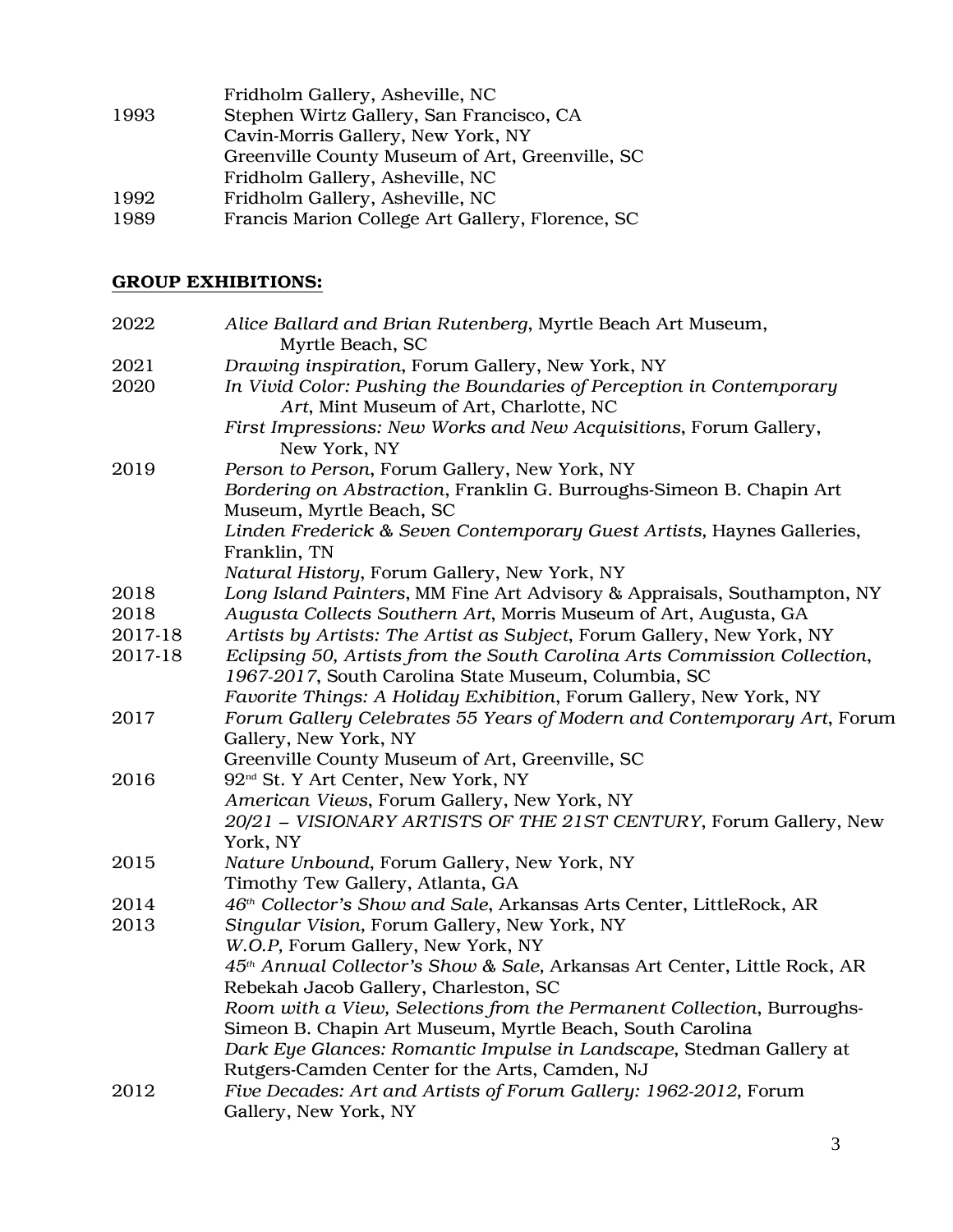|      | Mobile Museum of Art, Mobile, AL                                                        |
|------|-----------------------------------------------------------------------------------------|
|      | State Museum of South Carolina, Columbia, SC                                            |
| 2011 | $43rd$ Collectors Show & Sale, Arkansas Arts Center, Little Rock, AR                    |
|      | Vantage Point 2011, Forum Gallery, New York, NY                                         |
|      | Private Beauty, Martin County Courthouse Cultural Center, Stuart, FL                    |
| 2010 | Contemporary Paintings, Drawings & Sculpture: A Summer Selection,                       |
|      | Forum Gallery, New York, NY                                                             |
|      | Jerald Melberg Gallery, Charlotte, NC                                                   |
|      | Toomey-Tourell Gallery, San Francisco, CA                                               |
|      | TEW Galleries, Atlanta, GA                                                              |
| 2009 | Summer Selections, Forum Gallery, New York, NY                                          |
|      | South Carolina Selections: Ideas Distanced from Objects, Greenville County              |
|      | Museum of Art, Greenville, SC                                                           |
|      | Abstraction in the South, Morris Museum of Art, Augusta, GA                             |
|      | 25/25, Jerald Melberg Gallery, Charlotte, NC                                            |
| 2008 | New Acquisitions, Forum Gallery, New York, NY                                           |
| 2007 | The Contemporary Landscapes Show, Forum Gallery, New York, NY                           |
|      | TEW Galleries, Atlanta, GA                                                              |
| 2006 | Invitational Exhibition of Contemporary American Art, National Academy                  |
|      | Museum, New York, NY                                                                    |
|      | Jerald Melberg Gallery, Charlotte, NC                                                   |
|      | Eva Carter Gallery, Charleston, SC                                                      |
|      | Toomey-Tourell Gallery, San Francisco, CA                                               |
|      | 75th Anniversary Exhibition, Weill Art Gallery, 92 <sup>nd</sup> Street Y, New York, NY |
| 2005 | John Raimondi Gallery, Boston, MA                                                       |
|      | Gibbes Museum of Art, Charleston, SC                                                    |
|      | Burroughs-Chapin Museum of Art, Myrtle Beach, SC                                        |
|      | Jerald Melberg Gallery, Charlotte, NC                                                   |
|      | Peabody Essex Museum, Salem, MA                                                         |
| 2004 | Transamerica Corporation Gallery, San Francisco, CA                                     |
|      | Forum Gallery, New York, NY                                                             |
|      | Jerald Melberg Gallery, Charlotte, NC                                                   |
|      | Albright Knox Art Gallery, Buffalo, NY                                                  |
|      | Toomey-Tourell Gallery, San Francisco, CA                                               |
|      | Springfield Museum of Art, Springfield, OH                                              |
|      | Burroughs-Chapin Museum of Art, Myrtle Beach, SC                                        |
|      | Gibbes Museum of Art, Charleston, SC                                                    |
|      | Museum of Art and History, Santa Cruz, CA                                               |
|      | Terra Gallery, San Francisco, CA                                                        |
| 2003 | Ace Gallery, New York, NY                                                               |
|      | Callen McJunkin Gallery, Charleston, WV                                                 |
|      | Toomey-Tourell Gallery, San Francisco, CA                                               |
|      | Jerald Melberg Gallery, Charlotte, NC                                                   |
| 2003 | Forum Gallery, New York, NY                                                             |
|      | Albright Knox Museum, Buffalo, NY                                                       |
| 2002 | Forum Gallery, New York, NY                                                             |
|      | Tippy-Stern Gallery, Charleston, SC                                                     |
|      | Boulder Museum of Contemporary Art, Boulder, CO                                         |
| 2002 | Jerald Melberg Gallery, Charlotte, NC                                                   |
|      | Hidell-Brooks Gallery, Charlotte, NC                                                    |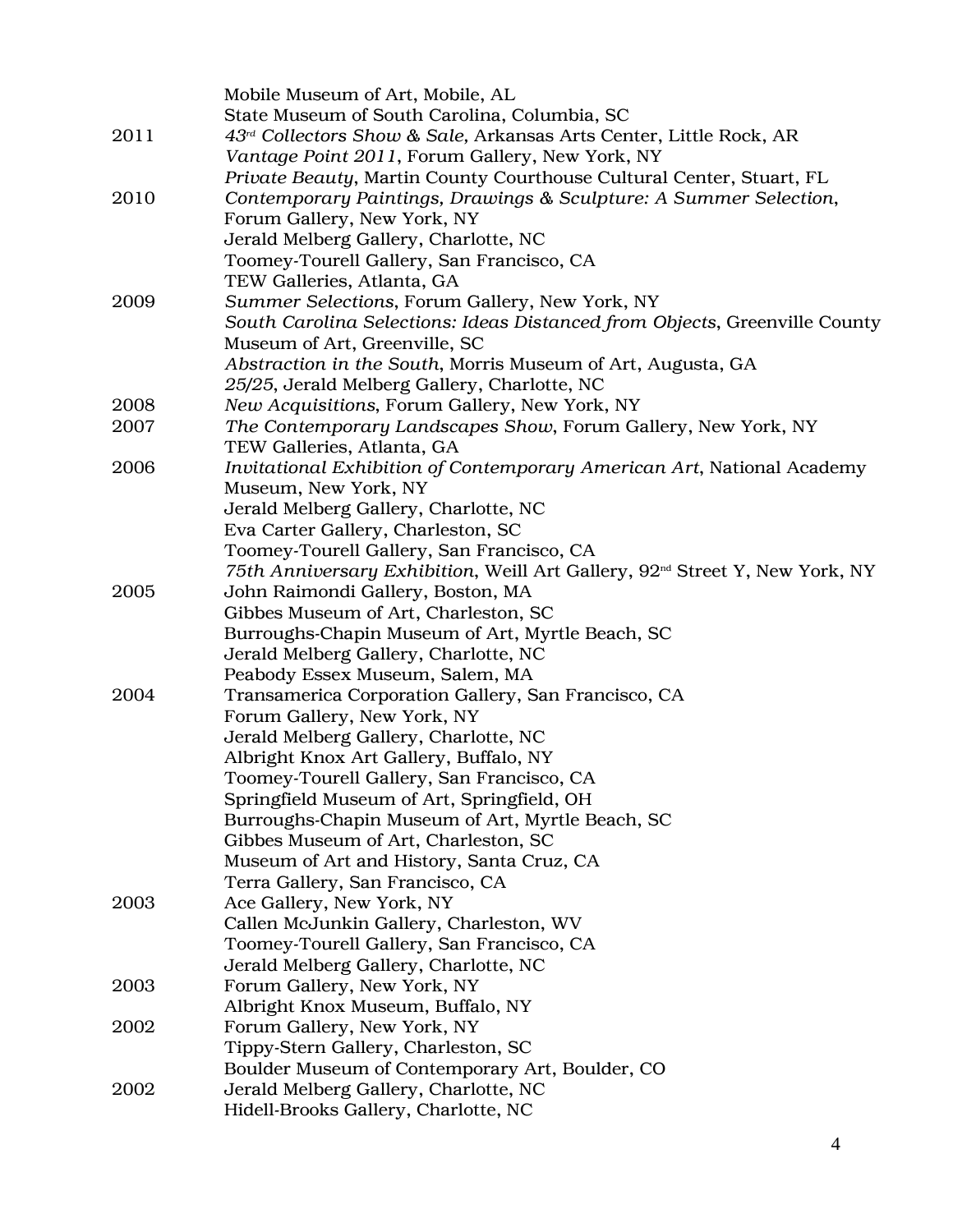| 2001 | Forum Gallery, New York, NY<br>Tippy-Stern Gallery, Charleston, SC                       |
|------|------------------------------------------------------------------------------------------|
|      | Greenville County Museum of Art, Greenville, SC                                          |
|      | Toomey-Tourell Gallery, San Francisco, CA                                                |
| 2000 | Gibbes Museum of Art, Charleston, SC                                                     |
|      | Hidell-Brooks Gallery, Charlotte, NC                                                     |
|      | Tippy-Stern Fine Art, Charleston                                                         |
|      | Schmidt-Dean Gallery, Philadelphia, PA                                                   |
|      | Toomey-Tourell Gallery, San Francisco, Ca                                                |
| 1999 | The Painting Center, New York, NY                                                        |
|      | Schmidt-Dean Gallery, Philadelphia, PA                                                   |
|      | Toomey-Tourell Gallery, San Francisco, CA                                                |
| 1998 | Vancouver Museum, Vancouver, B.C.                                                        |
|      | Cavin-Morris Gallery, New York, NY                                                       |
|      | McAllen Art Museum. McAllen, TX                                                          |
|      | Hidell/ Brooks Gallery, Charlotte, NC                                                    |
| 1997 | Los Angeles Municipal Art Gallery, Los Angeles, CA                                       |
|      | Oakland Museum of Art, Oakland, CA                                                       |
|      | American Academy of Arts & Letters Invitational, New York, NY                            |
|      | Radix Gallery, New York, NY                                                              |
| 1996 | Janet Fleisher Gallery, Philadelphia, PA                                                 |
|      | Cavin-Morris Gallery, New York, NY                                                       |
|      | Art Initiatives, New York, NY                                                            |
|      | Contemporary Art from the Permanent Collection, Gibbes Museum of Art,                    |
|      | Charleston, SC                                                                           |
| 1995 | Albright Knox Art Gallery, Buffalo, NY                                                   |
|      | Cavin-Morris Gallery, New York, NY                                                       |
|      | Artists from the Permanent Collection, Greenville County Museum of Art,                  |
|      | Greenville, SC                                                                           |
| 1994 | Cavin-Morris Gallery, New York, NY                                                       |
|      | Gibbes Museum of Art, Charleston, SC                                                     |
|      | 808 Penn Modern Gallery, Pittsburgh, PA                                                  |
| 1993 | Cavin-Morris Gallery, New York, NY                                                       |
|      | Lee Arthur Studio, New York, NY                                                          |
|      | Cavin-Morris Gallery, New York, NY                                                       |
|      | Abstraction Per Se, Pratt Institute Manhattan, NY                                        |
|      | Cavin-Morris Gallery, New York, NY                                                       |
|      | University of Pittsburgh Gallery, Pittsburgh, PA                                         |
|      | Fridholm Fine Arts, Asheville, NC                                                        |
| 1992 | Dean Velentgas Gallery, Portland. ME                                                     |
|      | Cameron Art Museum, Wilmington, NC                                                       |
|      | Cavin-Morris Gallery, New York, NY                                                       |
| 1991 | Stephen Wirtz Gallery, San Francisco, CA                                                 |
|      | Janet Fleisher Gallery, Philadelphia, PA                                                 |
|      | Cavin-Morris Gallery, New York, NY                                                       |
|      | Piccolo Spoleto Festival, City Gallery, Charleston, SC                                   |
| 1990 | Biennial Exhibition, Mint Museum of Art, Charlotte, NC                                   |
|      | Foreman Gallery, Hartwick College, Oneonta, NY                                           |
|      | Washington Square Art Gallery, New York, NY<br>Halsey Gallery, College of Charleston, SC |
|      |                                                                                          |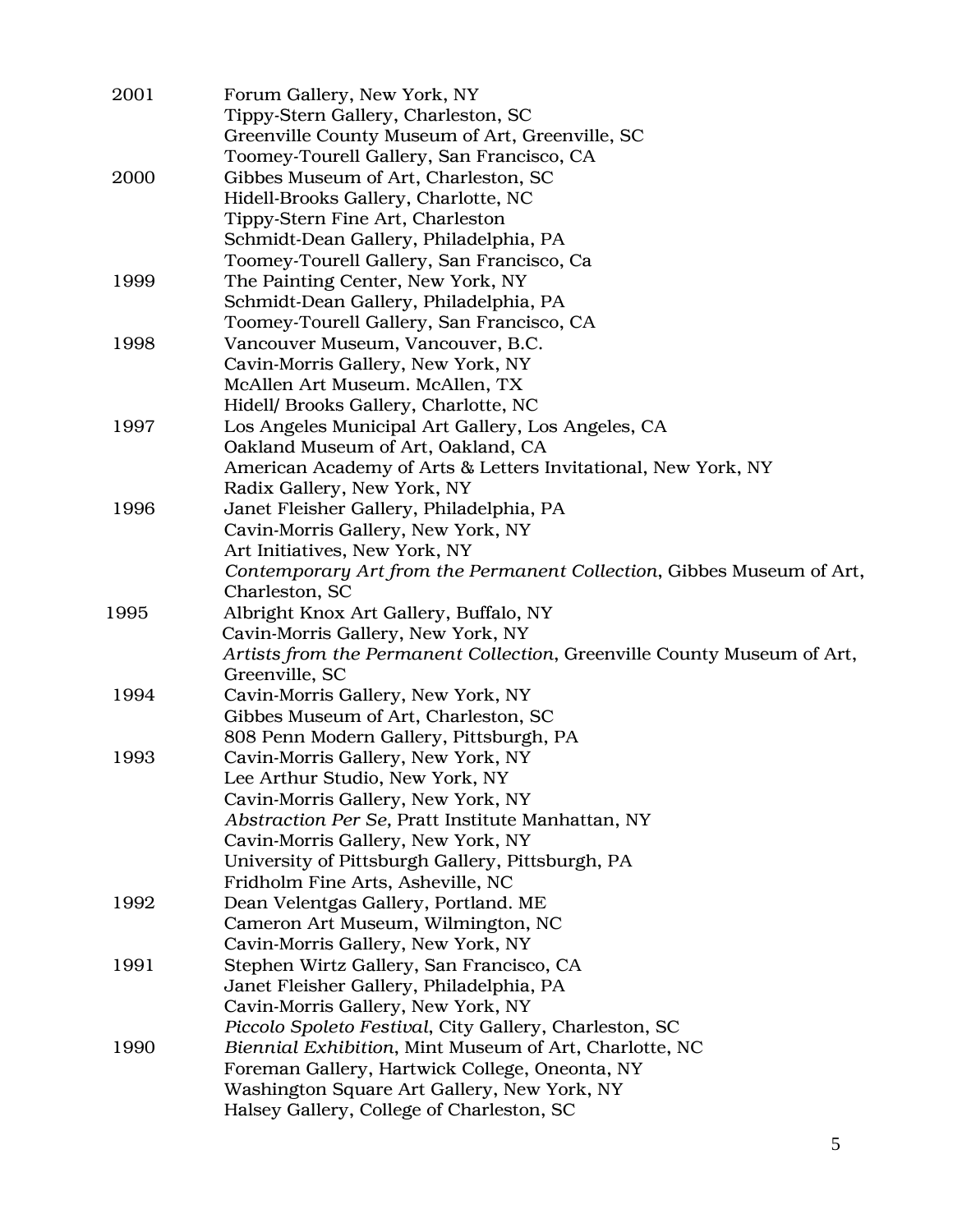|             | Bill Bace Gallery, New York, NY                          |
|-------------|----------------------------------------------------------|
| $1989 - 88$ | Visual Arts Gallery, New York, NY (multiple exhibitions) |
|             | City Gallery, Charleston, SC Piccolo Spoleto             |
| 1987        | Halsey Gallery, College of Charleston, Charleston, SC    |
|             | City Gallery, Charleston, SC Piccolo Spoleto             |
|             | Visual Arts Gallery, New York, NY (curator: Will Insley) |
| 1986        | Beyond Rainbow Row, Charleston County Library, SC        |
|             | Halsey Gallery, College of Charleston, SC                |
|             | Lenexa Art Center, Lenexa, KS                            |
|             | Piccolo Spoleto, City Gallery, Charleston, SC            |
| 1985        | Gibbes Museum of Art, Charleston, SC                     |
|             |                                                          |

## PUBLICATIONS:

*A Little Long Time*, Forum Gallery, New York, NY, 2020 *Selections from The Morris Museum of Art: Spring Tide*, Morris Museum of Art, Augusta GA, 2019 *Clear Seeing Place: Studio Visits*, New York: Permanent Green, 2016 *Clear Seeing Place*, LewAllen Gallery, Santa Fe, NM, 2017 *Camellia*, Jerald Melberg Gallery, Charlotte, NC, 2016 *Saltwater*, Forum Gallery, New York, NY, 2014 *Brimming Tide*, Burroughs-Chapin Art Museum, Myrtle Beach, SC, 2011 *Palmetto*, Forum Gallery, New York, NY, 2008 *Riverbend*, Jerald Melberg Gallery, Charlotte, NC, 2006 *Brimming Tides*, South Carolina State Museum, Columbia, SC, 2006 *Carolina*, Forum Gallery, New York, NY, 2005 *Where Waters Rest*, Jerald Melberg Gallery, Charlotte, NC, 2004 *Algonquin*, Forum Gallery, Los Angeles, CA, 2002 *A Ten Year Survey*, Butler Institute of American Art, Warren, Ohio, 2001 *The Cavan Paintings*, Temple Bar Gallery, Dublin, Ireland, 2000 *River Paintings*, Cavin-Morris Gallery, New York, NY and Stephen Wirtz Gallery, San Francisco, CA, 1993

## AWARDS:

| 2018 | Commencement Speaker & Honorary Doctorate, College of Charleston, SC |
|------|----------------------------------------------------------------------|
| 2004 | Fellowship in Painting, New York Foundation for the Arts (NYFA)      |
| 2002 | Spring Island Trust Award                                            |
| 2000 | Peter S. Reed Foundation Award                                       |
|      | Sea Island Trust Visiting Artist                                     |
| 1997 | <b>Fulbright Scholarship</b>                                         |
|      | Artists Work Programme Studio Grant, Irish Museum of Modern Art      |
| 1993 | Marie Walsh Sharpe Art Foundation                                    |
| 1991 | Basil Alkazzi Award USA                                              |
|      | Ragdale Foundation Fellowship                                        |
| 1988 | MFA Scholarship Award, School of Visual Arts                         |
| 1987 | Laura Bragg Memorial Award                                           |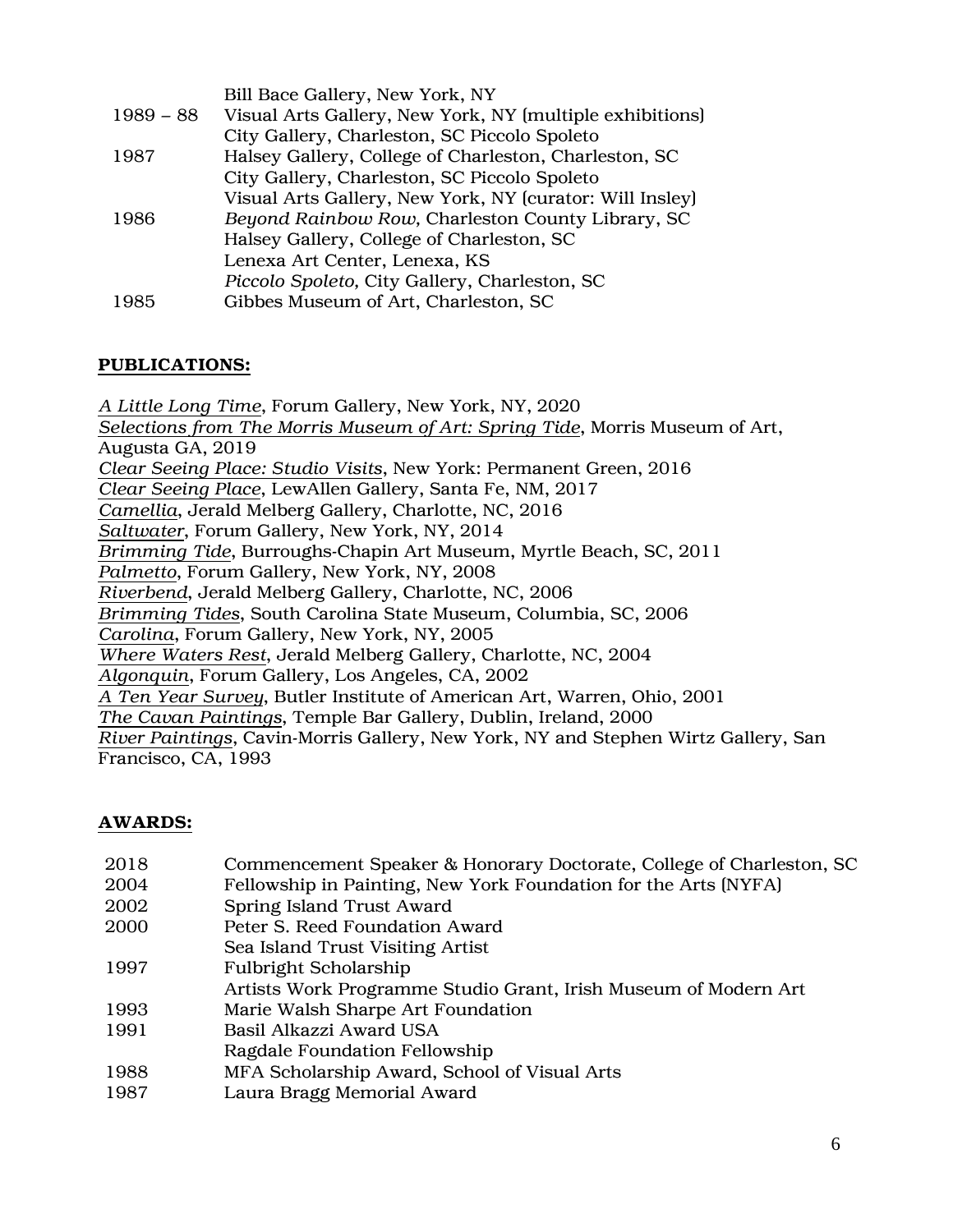#### LECTURES AND MASTER CLASSES:

2018 "Clear Seeing Place – With Brian Rutenberg & Friends of the Mint," Mint Museum Randolph, Charlotte, NC 2017 Mastering Your Mark 2017 Conference: Lunchtime Keynote - Brian Rutenberg "I Am Where I Go", Cape Cod Art Association, Resort and Conference Center at Hyannis, Hyannis, MA "Meet the Maker: Brian Rutenberg", Halsey Institute for Contemporary Art, Charleston, SC Franklin G. Burroughs-Simeon B. Chapin Art Museum, Myrtle Beach, SC *Clear Seeing Place* Book Reading, 92nd Street Y Art Center, New York, NY

#### MUSEUM AND PUBLIC COLLECTIONS:

Asheville Museum of Art, Asheville, NC Bank of America, San Francisco, CA Boca Raton Museum of Art, Boca Raton, FL Bronx Museum of Art Burroughs-Chapin Museum of Art, Myrtle Beach, SC Butler Institute of American Art, Youngstown, OH Cameron Art Museum, Wilmington, NC Carolina First Bank, Greenville, SC College of Charleston Foundation, SC The Colony Group, Boston, MA Columbia Museum of Art, Columbia, SC Comcast Corporation, Philadelphia, PA Dayton Art Institute, Dayton, OH Dow Jones & Co., New York, NY Drive Time, Tempe, AZ Federal Reserve Bank, Richmond, VA First National Bank of Chicago, Detroit, MI Gibbes Museum of Art, Charleston, SC Greenville County Museum of Art, Greenville, SC Herbert F. Johnson Museum of Art at Cornell University, Ithaca, NY Hickory Museum of Art, Hickory, NC Hinson Art Museum, Wingate University, Monroe, NC Hoyt Art Center, New Castle, PA Hunter Museum of American Art, Chattanooga, TN The Johnson Collection, Spartanburg, SC McGladrey, Charlestown, MA MGM Resorts International Mint Museum of Art, Charlotte, NC Morris Museum of Art, Augusta, GA Naples Art Museum, Naples, FL Nassau County Museum of Art, Roslyn Harbor, NY Ogden Museum of Art, New Orleans, LA The Ozer Group, Needham, MA Peabody Essex Museum, Salem, MA